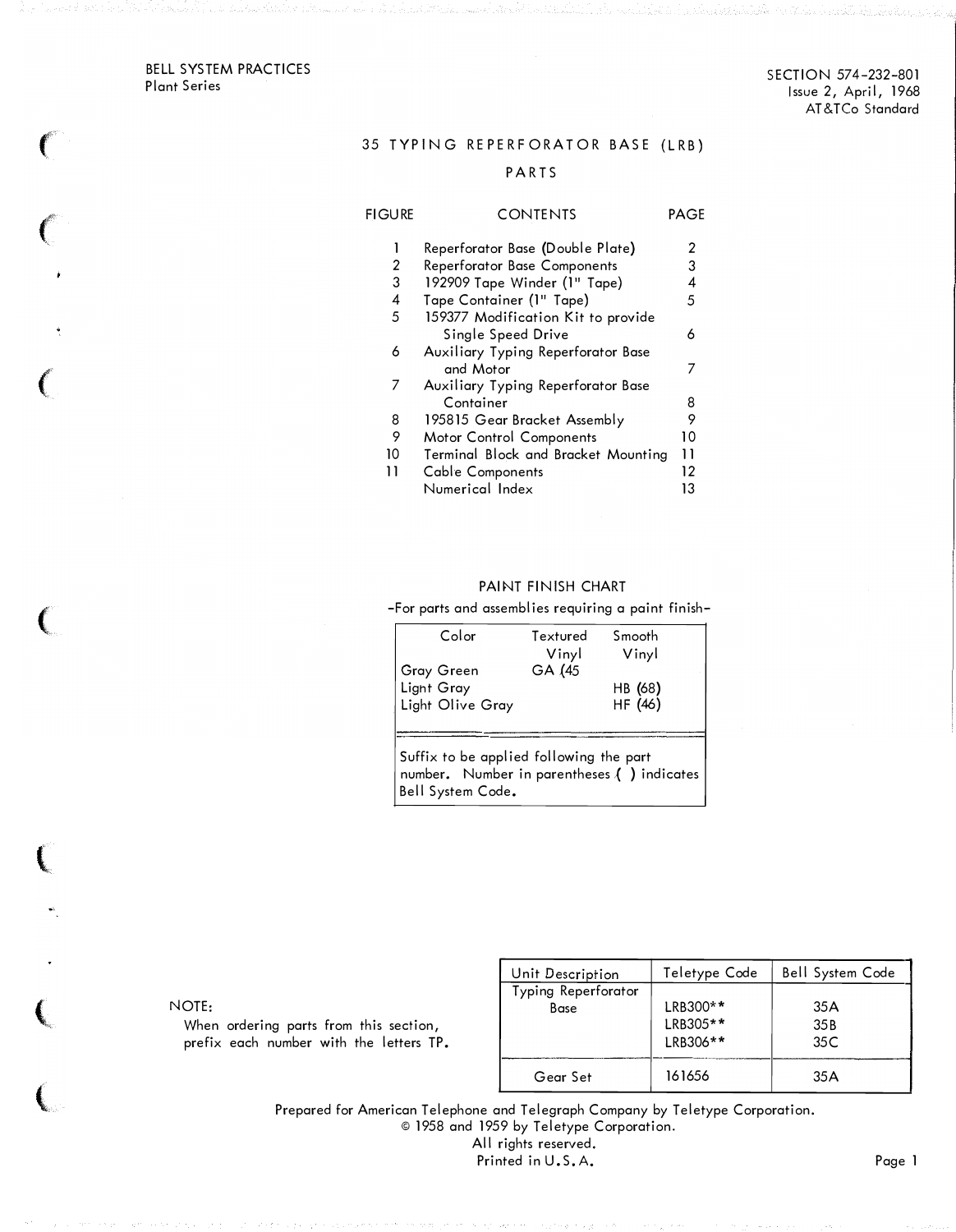

#### FIGURE 1. REPERFORATOR BASE (DOUBLE PLATE)

Page 2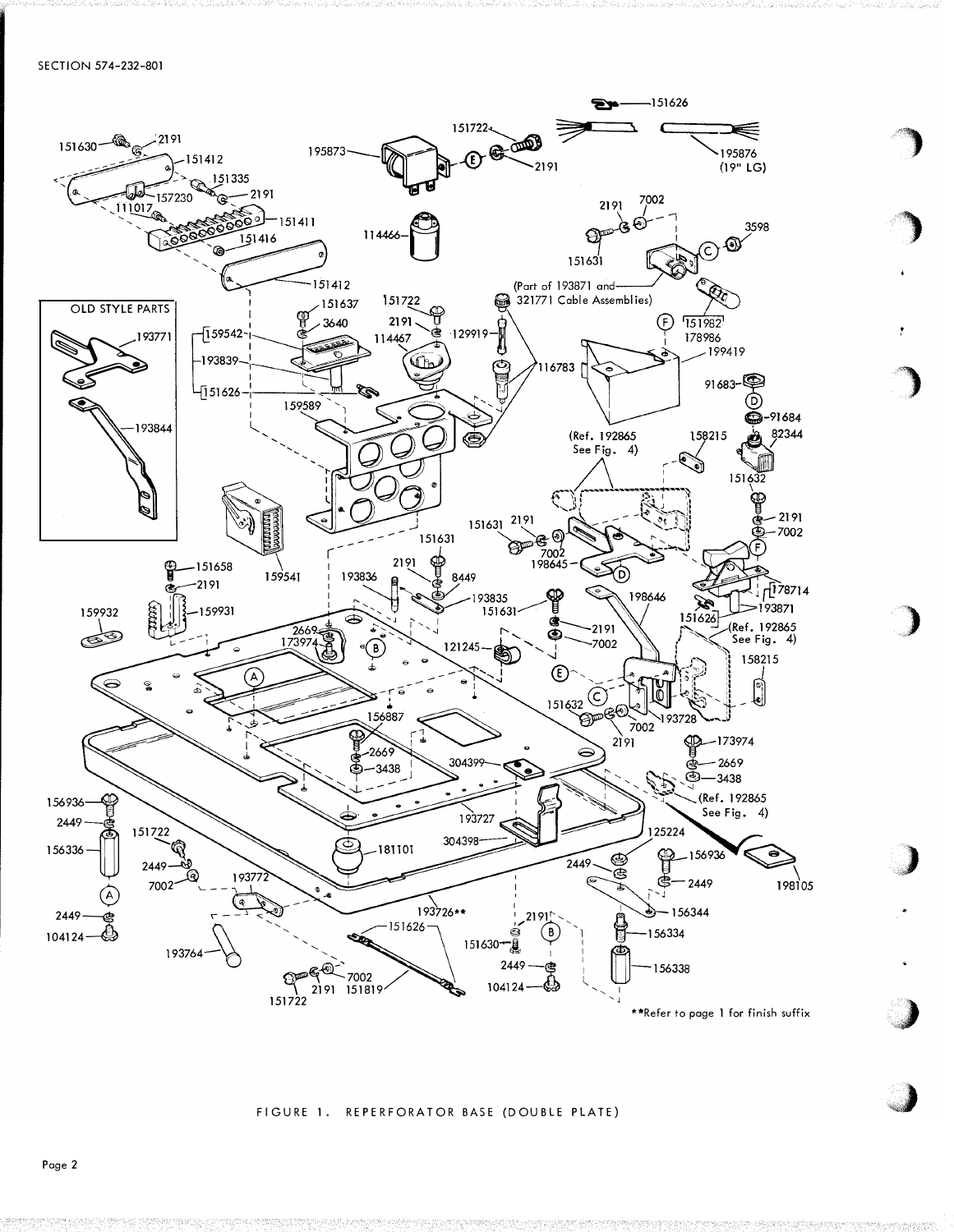

€

 $\overline{\text{O}}$ 323043 Cable Assembly

and a state of the

# FIGURE 2. REPERFORATOR BASE COMPONENTS

 $\sim$ 

 $\mathcal{C}_{\mathcal{A}}$  .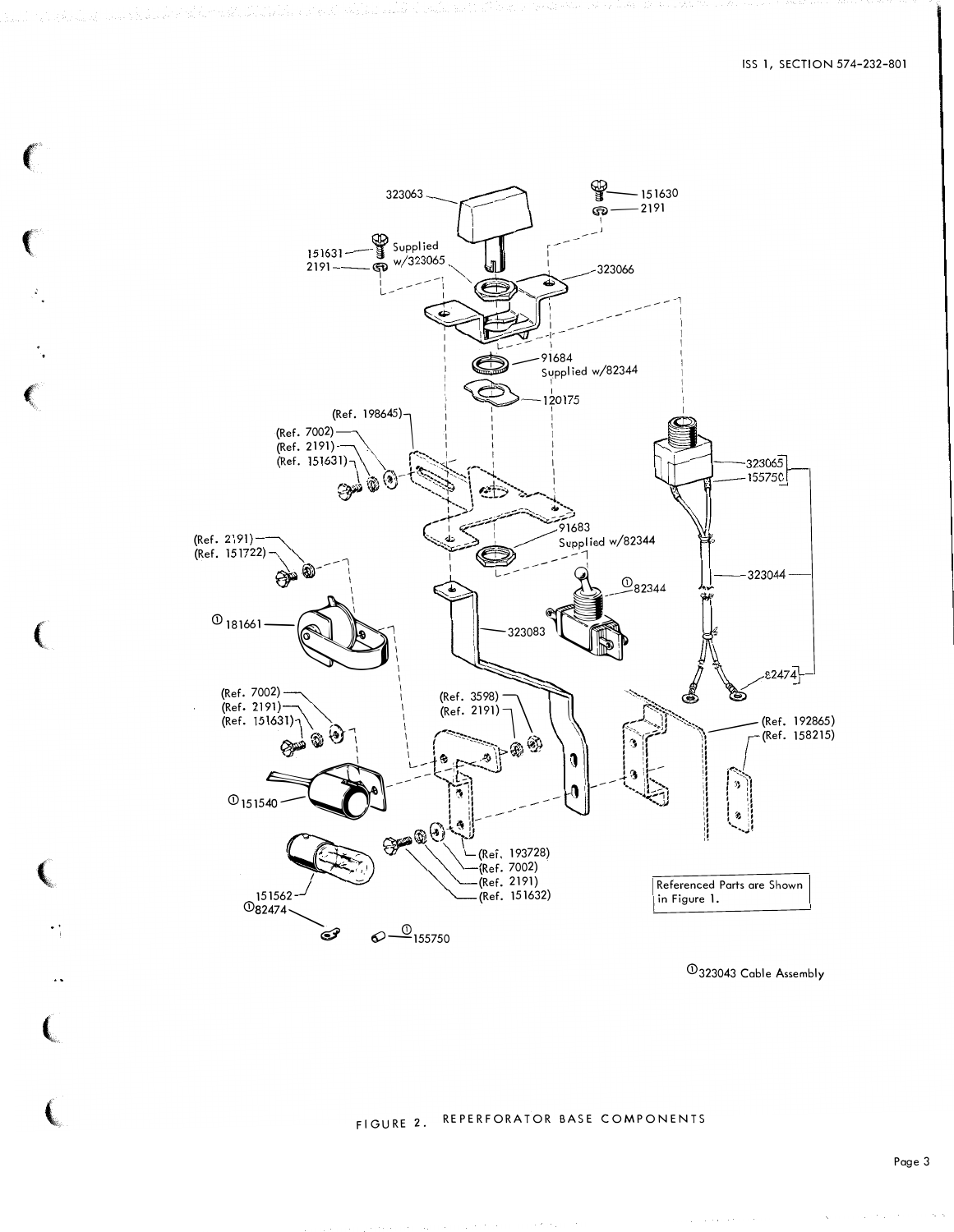SECTION 574-232-801



## FIGURE 3. 192909 TAPE WINDER (1" TAPE)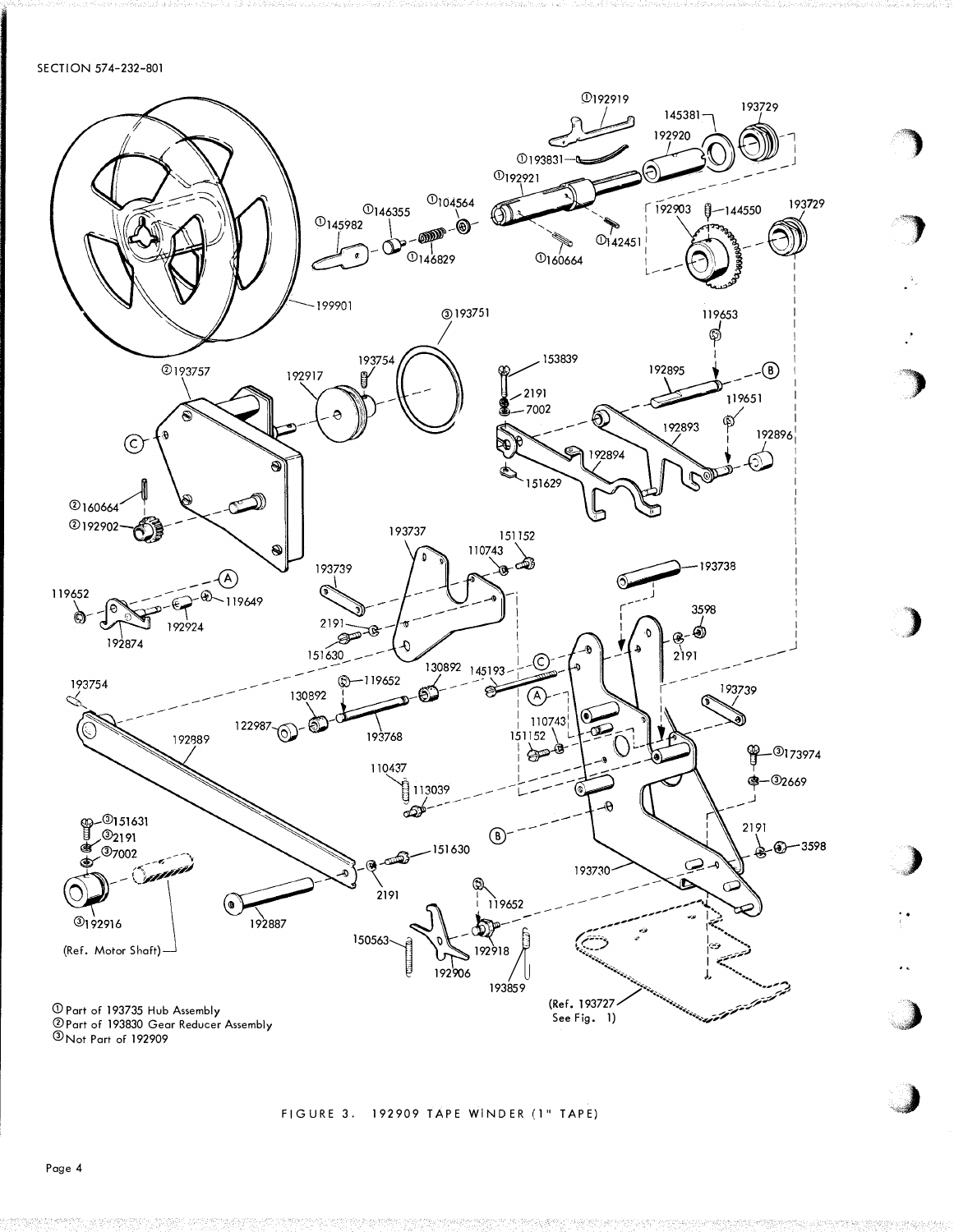

 $\ddot{\phantom{0}}$ 

 $\left($ 

 $\left($ 

(

**Contract Contract Contract Contract Contract Contract Contract Contract Contract Contract Contract Contract Contract Contract Contract Contract Contract Contract Contract Contract Contract Contract Contract Contract Contr** 

 $\ddot{\phantom{0}}$ 

 $\blacksquare$ 

**Carlotte** 

## FIGURE 4, TAPE CONTAINER (1" TAPE)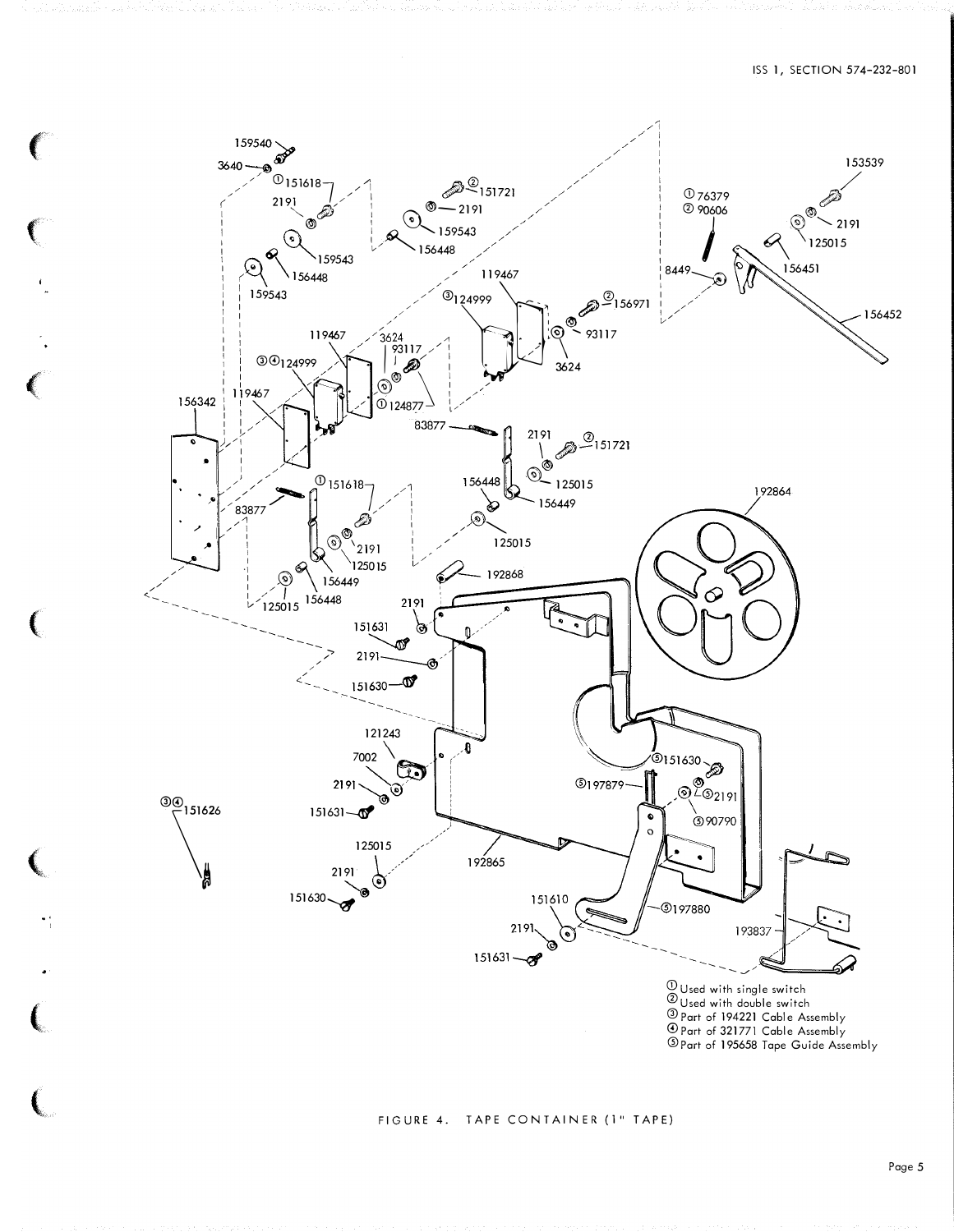

① 161656 Gear Set for 100 WPM Operation<br>(Not part of 159377 Modification Kit)<br>② Part of 156865 Intermediate Drive Assembly

## FIGURE 5. 159377 MODIFICATION KIT TO PROVIDE SINGLE SPEED DRIVE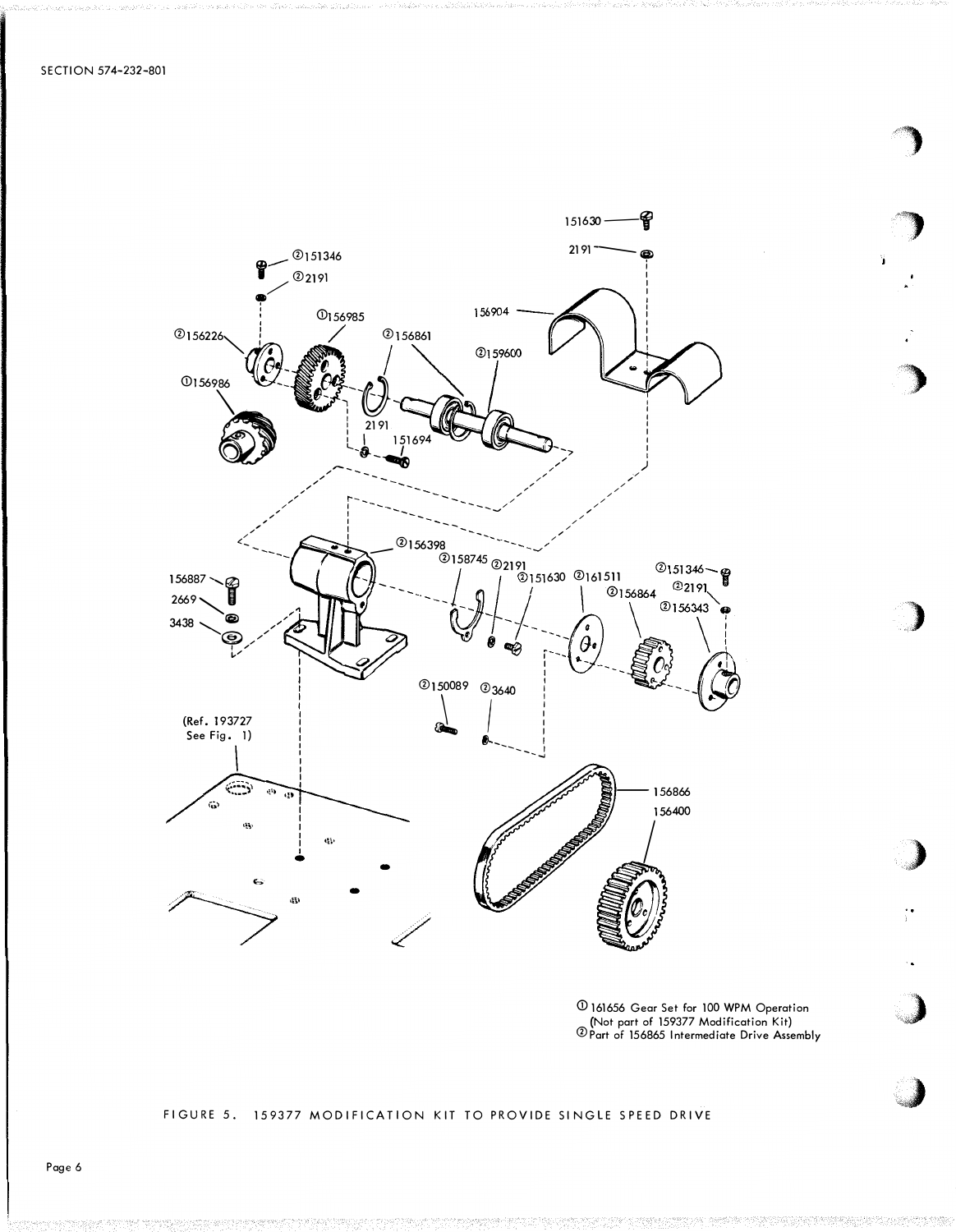

€

Ç

FIGURE 6. AUXILIARY TYPING REPERFORATOR BASE AND MOTOR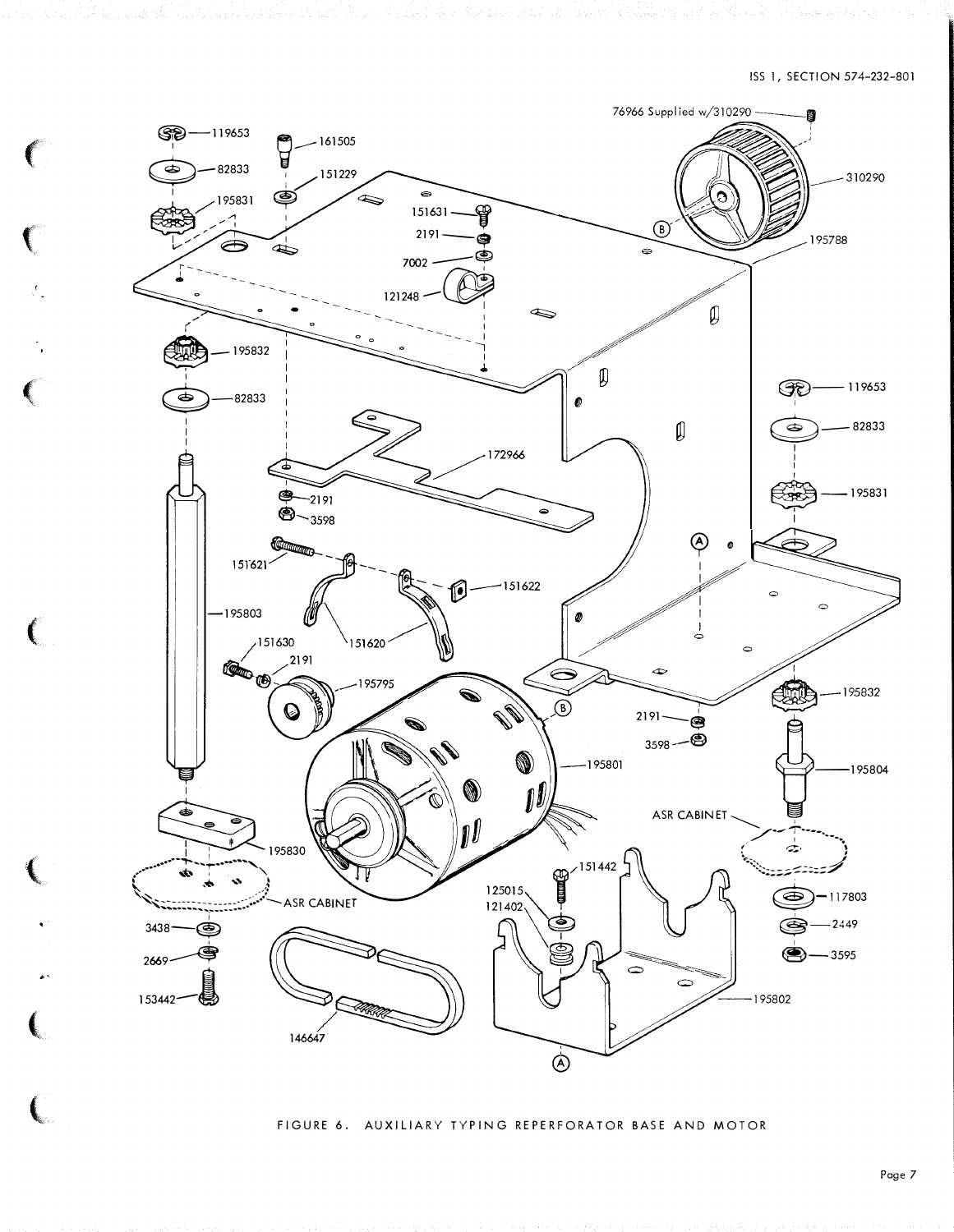#### SECTION 57 4-232-801



'

FIGURE 7. AUXILIARY TYPING REPERFORATOR TAPE CONTAINER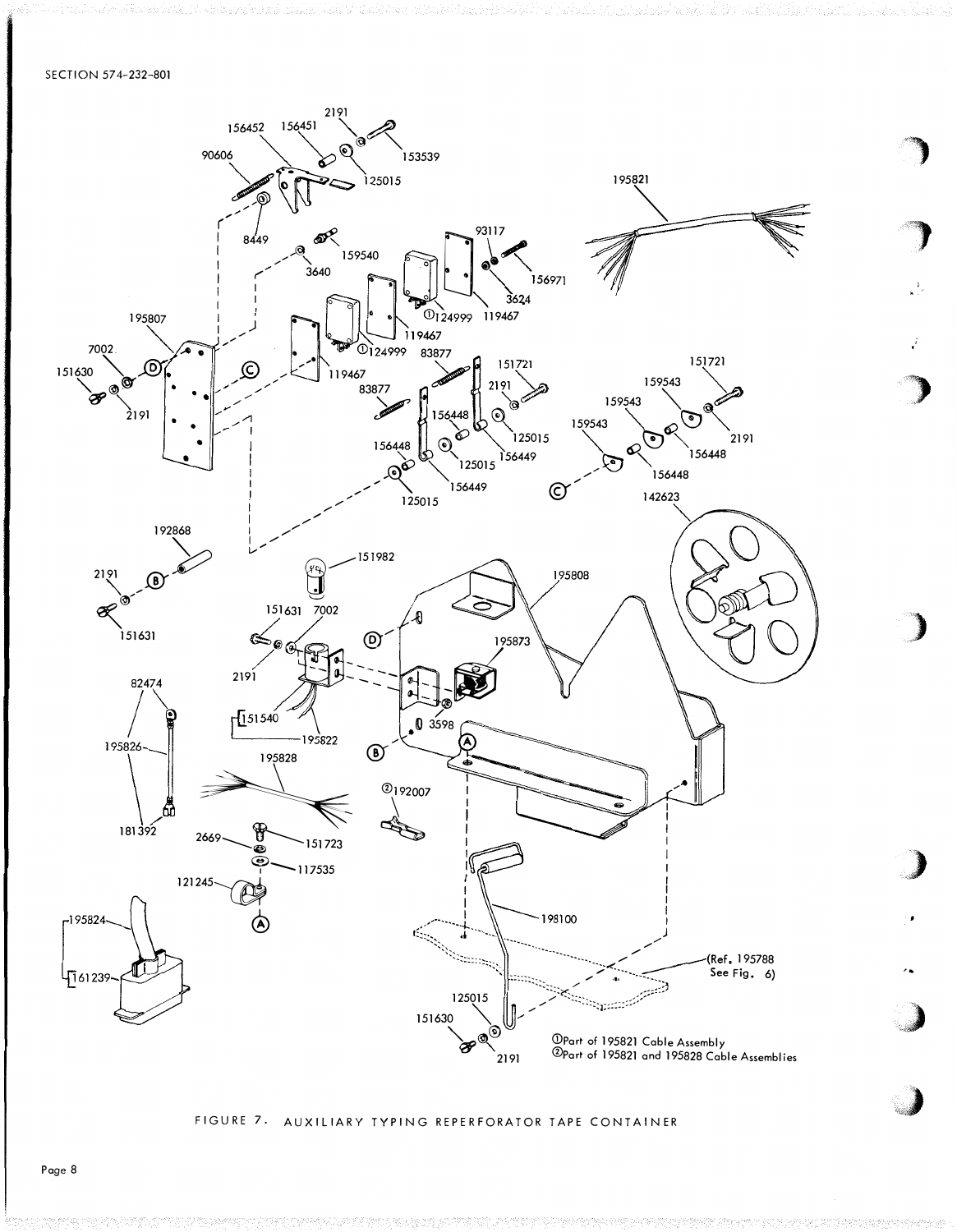

 $\textcircled{1}$  Not part of 195815

## FIGURE 8. 195815 GEAR BRACKET ASSEMBLY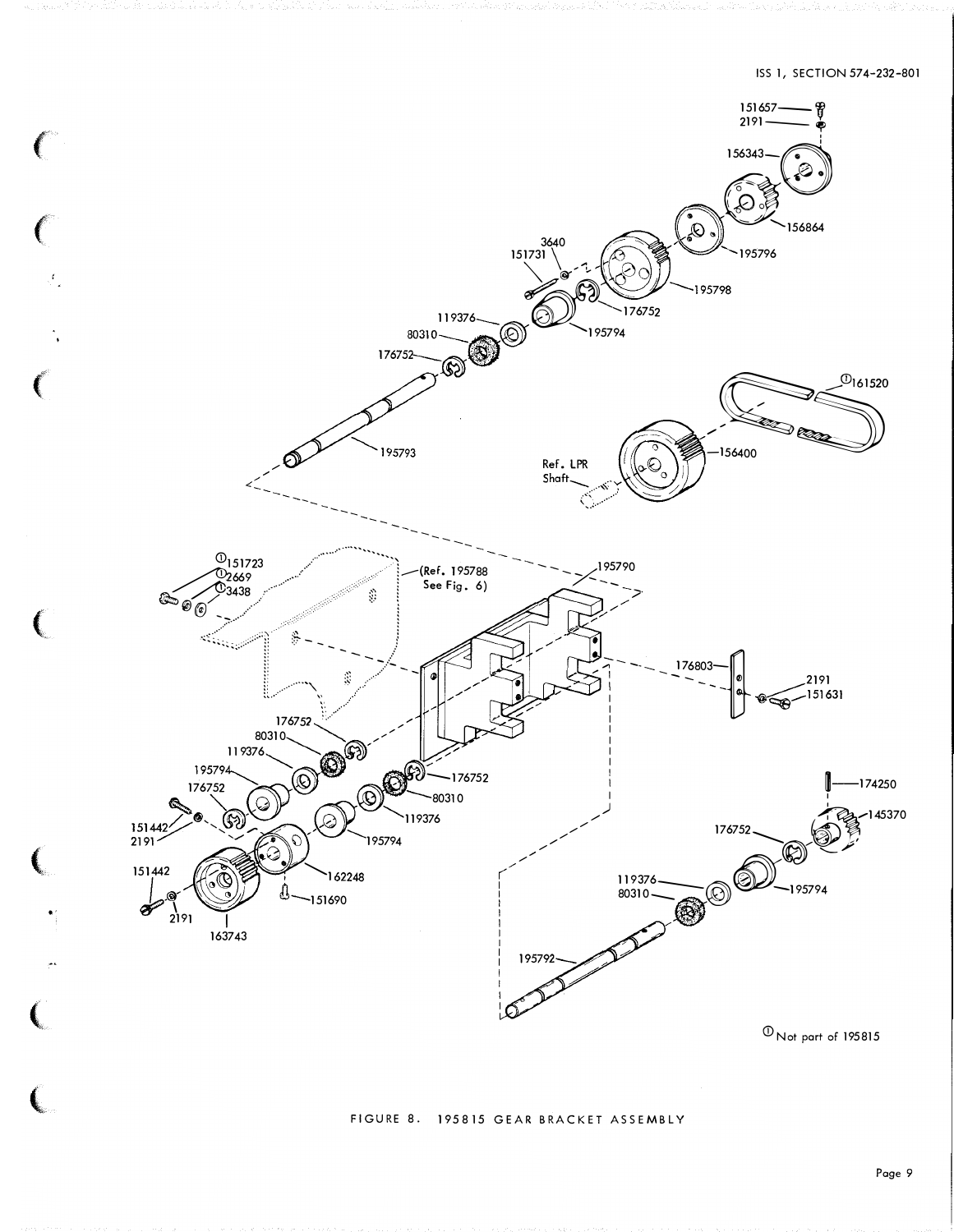

FIGURE 9. MOTOR CONTROL COMPONENTS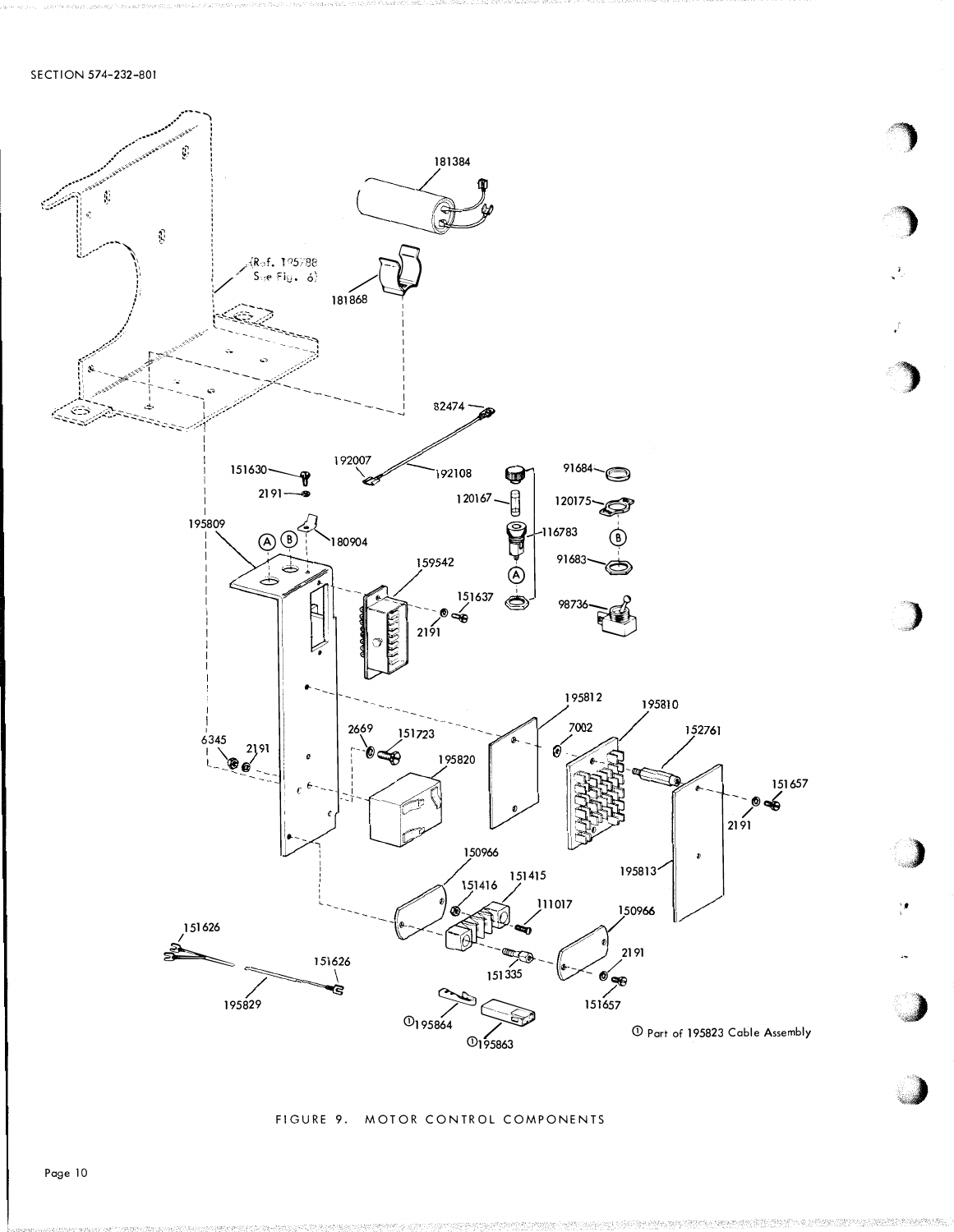

 $\big($ 

 $\ddot{\mathcal{A}}$ 

 $\overline{C}$ 

 $\bullet$ 

 $\mathbb{R}^4$ 

 $\blacktriangleleft$ 

 $\overline{\mathbf{C}}$ 

FIGURE 10. TERMINAL BLOCK AND BRACKET MOUNTING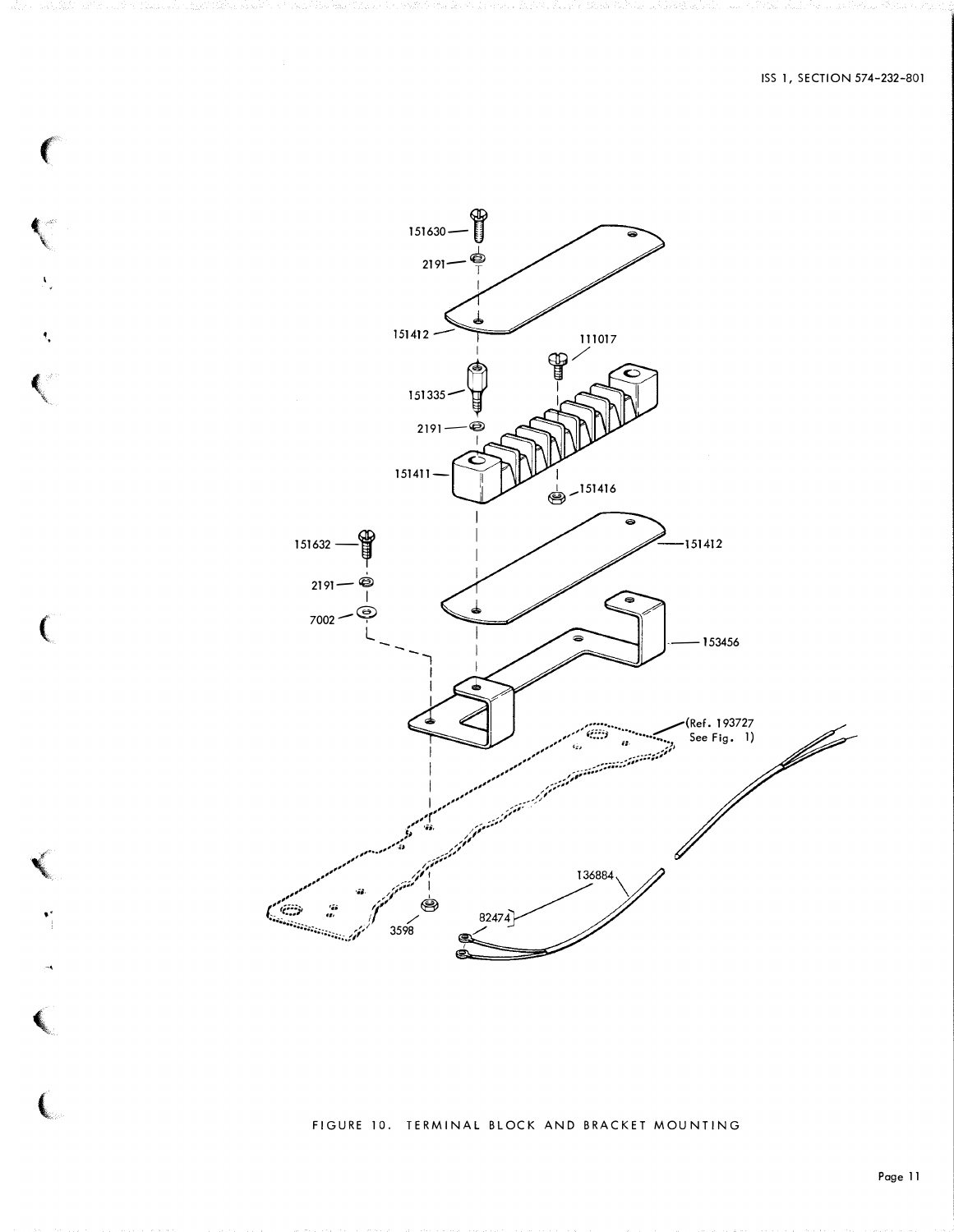



·'

..

"'

,  $\bullet$ 







|                                                                                              | Insulating Sleeves |  |
|----------------------------------------------------------------------------------------------|--------------------|--|
| Part No. 1.D. Length                                                                         |                    |  |
| 155752 5/64" 1/2"<br>$155753$ $1/8"$ $1/2"$<br>$155754$ $1/16"$ $1/2"$<br>155755 11/64" 5/8" |                    |  |
|                                                                                              |                    |  |

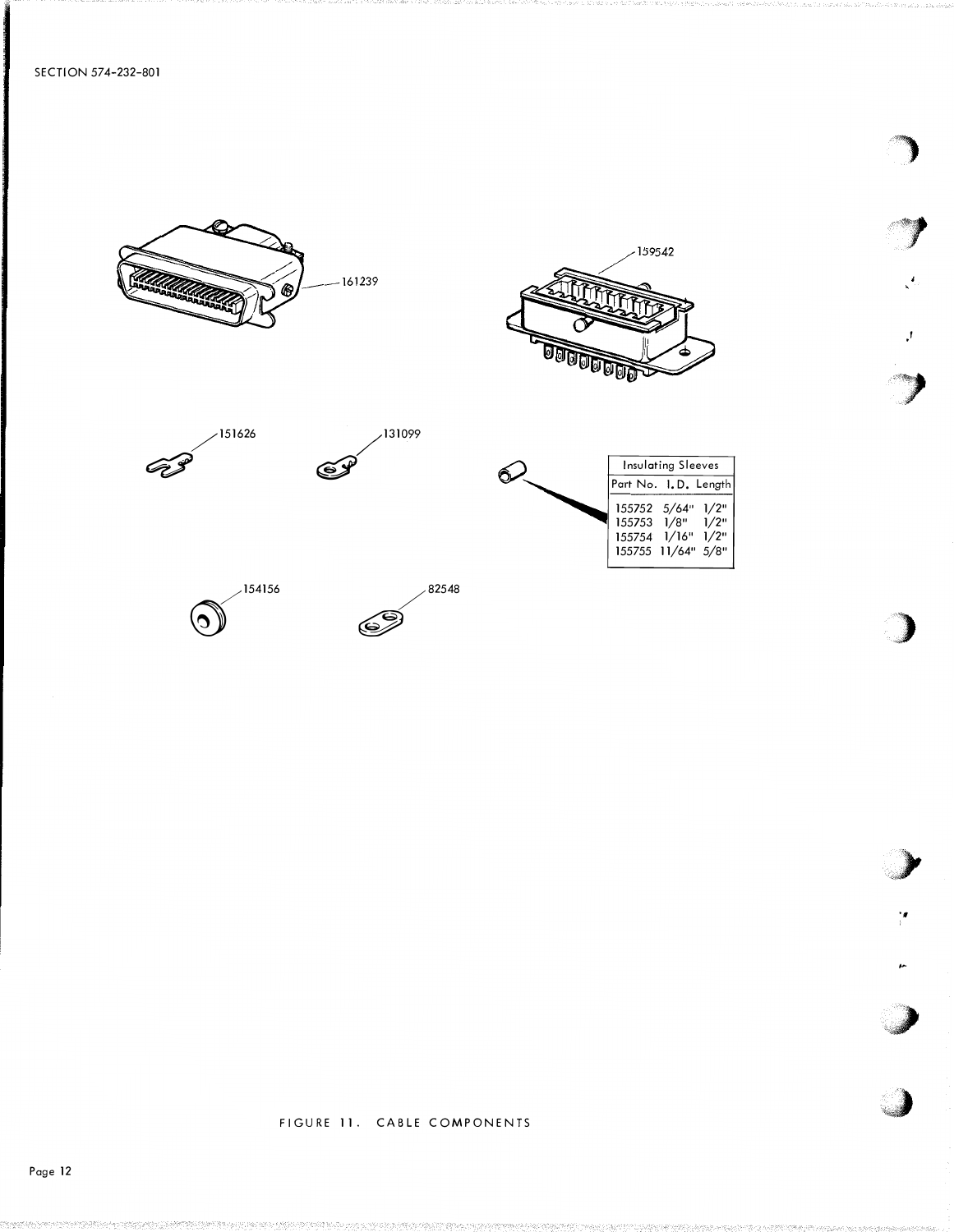#### NUMERICAL INDEX

| Part   | Description and                         | Part   | Description and                        |
|--------|-----------------------------------------|--------|----------------------------------------|
| Number | Page Number                             | Number | Page Number                            |
|        |                                         |        |                                        |
| 2191   | Washer, Lock 2 to 11                    | 150089 | Screw, $4-40 \times 1/2$ Fil 6         |
| 2449   | Washer, Lock 2, 7                       | 150563 | Spring 4                               |
| 2669   | Washer, Lock 2, 4, 6, 7 to 10           | 150966 | Insulator, Terminal Block 10           |
| 3438   | Washer, Flat 2, 6, 7, 9                 | 151152 | Screw, $4 - 40 \times 3 / 16$ Hex 4    |
| 3595   | Nut, 1/4-32 Hex 7                       | 151229 | Washer <b>,</b> Flat 7                 |
| 3598   | Nut, 6-40 Hex 2, 3, 4, 7, 8, 11         | 151335 | Stud 2, 10, 11                         |
| 3624   | Washer, Flat 5, 8                       | 151346 | Screw, $6 - 40 \times 3/8$ Fil 6       |
|        |                                         | 151411 |                                        |
| 3640   | Washer, Lock 2, 5, 6, 8, 9              | 151412 | Block, Terminal 2, 11                  |
| 6345   | Nut, 6-32 Hex 10                        |        | Insulator, Terminal Block 2, 11        |
| 7002   | Washer, Flat 2 to 5, 7, 8, 10, 11       | 151415 | Block, Terminal 10                     |
| 8449   | Spacer, .094" Thk 2, 5, 8               | 151416 | Nut, 6-40 Hex 2, 10, 11                |
| 76379  | Spring 5                                | 151442 | Screw, 6-40 $\times$ 1/2 Hex 7, 9      |
| 76966  | Screw, 10-32 Set 7                      | 151540 | Lampholder 3,8                         |
| 80310  | Washer <b>,</b> Felt 9                  | 151562 | Lamp, 115V Incandescent 3              |
| 82344  | Switch, SP-DT Toggle 2, 3               | 151610 | Washer, Flat 5                         |
| 82474  | Terminal 3, 8, 10, 11                   | 151618 | Screw, $6 - 40 \times 7/16$ Fil 5      |
| 82548  | Insulator, .062" Thk 12                 | 151620 | Strap, Motor Mounting 7                |
| 82833  | Washer <b>,</b> Flat 7                  | 151621 | Screw, 6–32 $\times$ 3/4 Rd 7          |
| 83877  | Spring $5, 8$                           | 151622 | Nut, 6-32 Sq. 7                        |
| 90606  | Spring 5, 8                             | 151626 | Terminal 2, 5, 10, 12                  |
| 90790  | Washer, Flat 5                          | 151629 | Nut, 6-40 Lug 4                        |
| 91683  | Nut, 15/32-32 Hex 2, 3, 10              | 151630 | Screw, 6-40 $\times$ 1/4 Hex 2 to 8,   |
| 91684  | Nut, 15/32-32 Ring 2, 3, 10             |        | 10, 11                                 |
| 93117  | Washer, Lock 5, 8                       | 151631 | Screw, 6-40 $\times$ 5/16 Hex 2 to 5,  |
| 98736  | Switch, SP-ST Toggle 10                 |        | 7,8,9                                  |
| 104124 | Screw, $1/4 - 32 \times 11/32$ Hex 2    | 151632 | Screw, 6-40 $\times$ 3/8 Hex 2, 3, 11  |
| 104564 | Washer, Flat 4                          | 151637 | Screw, 4-40 x 1/4 Fil 2, 10            |
| 110437 |                                         | 151657 | Screw, 6-40 $\times$ 1/4 Fil 9, 10     |
|        | Spring 4                                |        |                                        |
| 110743 | Washer, Lock 4                          | 151658 | Screw, $6 - 40 \times 5/16$ Fil 2      |
| 111017 | Screw, 6-40 $\times$ 5/16 Fil 2, 10, 11 | 151690 | Screw, $10-32 \times 5/16$ Fil 9       |
| 113039 | Post, Spring 4                          | 151694 | Screw, 6-40 x 11/32 Fil 6              |
| 114466 | Connector, 3 Pt Receptacle 2            | 151721 | Screw, 6-40 $\times$ 3/4 Hex 5, 8      |
| 114467 | Connector, 3 Pt Plug 2                  | 151722 | Screw, $6-40 \times 3/16$ Hex 2, 3     |
| 116783 | Holder, Fuse 2, 10                      | 151723 | Screw, $10-32 \times 3/8$ Hex 8, 9, 10 |
| 117535 | Washer, Flat 8                          | 151731 | Screw, $4 - 40 \times 7/8$ Fil 9       |
| 117803 | Washer, Flat 7                          | 151819 | Jumper, 3" Black 2                     |
| 119376 | Washer <b>,</b> Flat 9                  | 151982 | Lamp, 6V Incandescent 2, 8             |
| 119467 | Insulator, $.032"$ Thk $5, 8$           | 152761 | Stud 10                                |
| 119649 | Ring, Retaining 4                       | 153442 | Screw, $10-32 \times 1/2$ Hex 7        |
| 119651 | Ring, Retaining 4                       | 153456 | Bracket 11                             |
| 119652 | Ring, Retaining 4                       | 153539 | Screw, 6-40 $\times$ 11/16 Hex 5, 8    |
| 119653 | Ring, Retaining 4, 7                    | 153839 | Screw, 6-40 $\times$ 5/8 Hex 4         |
| 120167 | Fuse, SL-BL 3.2 Amp 10                  | 154156 | Grommet, Rubber 12                     |
| 120175 | Plate, On-Off 3, 10                     | 155750 | Sleeve, $3/32$ ID $\times$ 1/2" Lg     |
| 121243 | Clamp, $3/16$ ID Cable 5                |        | Insulating 2                           |
| 121245 | Clamp, 5/16 ID Cable 2, 8               | 155752 | Sleeve, $5/64$ ID $\times$ 1/2" Lg     |
| 121248 | Clamp, 1/2 ID Cable 7                   |        | Insulating 12                          |
| 121402 | Grommet, Rubber 7                       | 155753 | Sleeve, $1/8$ ID $\times$ $1/2$ " Lg   |
| 122987 | Spacer 4                                |        | Insulating 12                          |
| 124877 | Screw, $2 - 56 \times 1/2$ Rd 5         | 155754 | Sleeve, $1/16$ ID $\times$ $1/2$ " Lg  |
| 124999 | Switch, Sensitive 5, 8                  |        | Insulating 12                          |
| 125015 | Washer, Flat 5, 7, 8                    | 155755 | Sleeve, 11/64 ID x 5/8" Lg             |
| 125224 | Nut, 1/4-32 Hex 2                       |        | Insulating 12                          |
| 129919 | Fuse, 4 Amp SL-BL 2                     | 156226 | Hub 6                                  |
| 130892 | Washer, Felt 4                          | 156334 | Stud 2                                 |
|        | Terminal, 5/8" Lg 12                    | 156336 | Post <sub>2</sub>                      |
| 131099 |                                         |        |                                        |
| 136884 | Cable w/Terminals 11                    | 156338 | Post <sub>2</sub>                      |
| 142451 | Pin, Roll 4                             | 156342 | Plate 5                                |
| 142623 | Reel, Tape 8                            | 156343 | Hub 6,9                                |
| 144550 | Screw, 6-40 Set 4                       | 156344 | Bracket, Adjusting 2                   |
| 145193 | Screw, $6-40 \times 1-1/2$ Fil 4        | 156398 | Holder Bearing 6                       |
| 145370 | Gear, 42T 9                             | 156400 | Pulley, 28T 6, 9                       |
| 145381 | Washer, Thrust 4                        | 156448 | Bushing 5,8                            |
| 145982 | Detent, Tape Reel 4                     | 156449 | Lever, Switch 5, 8                     |
| 146355 | Plunger 4                               | 156451 | Bushing 5,8                            |
| 146647 | Belt, 50T 7                             | 156452 | Lever, Tape 5, 8                       |
| 146829 | Spring, Compression 4                   | 156861 | Ring, Retaining 6                      |

f

\

 $\mathfrak{t}_{\ast}$ 

1 '

 $\left($  $\mathbb{N}_{\mathbb{N}_{\mathbb{N}}}$ 

 $\big($ 

,

�i

.,:

 $\left($ 

(

| iption and              | Part             | Description and                                   |
|-------------------------|------------------|---------------------------------------------------|
| Number                  | Number           | Page Number                                       |
| $1/2$ Fil 6             | 156864           | Pulley, 16T 6, 9                                  |
|                         | 156865           | Drive Assembly, Intermediate 6                    |
| inal Block 10           | 156866           | Belt, 55T 6                                       |
| $3/16$ Hex 4            | 156887           | Screw, $10-32 \times 9/16$ Hex 2, 6               |
| 7                       | 156904           | Guard 6                                           |
| L                       | 156936           | Screw, $1/4 - 32 \times 5/16$ Hex 2               |
| $3/8$ Fil 6             | 156971           | Screw, $2-56 \times 3/4$ Fil 5, 8                 |
| 11 , 2 ll               | 156985           | Gear, 42T 6                                       |
| inal Block 2, 11        | 156986           | Pinion, 14T 6                                     |
| 10 اد                   | 157230           | Jumper, 6" Black 2                                |
| < 2, 10, 11             | 158215           | Plate, Nut 2, 3                                   |
| $1/2$ Hex $7, 9$<br>, 8 | 158745<br>159377 | Clamp, Bearing 6                                  |
| candescent 3            | 159540           | Modification Kit 1,6<br>Post, Spring 5, 8         |
| 5                       | 159541           | Connector, 16 Pt Plug 2                           |
| $7/16$ Fil 5            | 159542           | Connector, 16 Pt Receptacle 2,                    |
| 1ounting 7              |                  | 10, 12                                            |
| $3/4$ Rd 7              | 159543           | Washer, Flat 5, 8                                 |
| 7                       | 159589           | Bracket, Mounting 2                               |
| , 10, 12                | 159600           | Shaft w/Bearing 6                                 |
| -4                      | 159931           | Clamp <sub>2</sub>                                |
| $1/4$ Hex 2 to 8,       | 159932           | Keeper 2                                          |
|                         | 160664           | Pin, Roll 4                                       |
| $5/16$ Hex 2 to 5,      | 161239           | Connector, 36 Pt Plug 8, 12                       |
|                         | 161505           | Stud 7                                            |
| 3/8 Hex 2, 3, 11        | 161511           | Retainer, Belt 6                                  |
| $1/4$ Fil 2, 10         | 161520           | Belt, 64T 9                                       |
| 1/4 Fil 9, 10           | 161656           | Gear Set, 100 WPM 1, 6                            |
| $5/16$ Fil 2            | 162248           | Hub <sub>9</sub>                                  |
| x 5/16 Fil 9            | 163743           | Pulley, 32T 9                                     |
| $11/32$ Fil 6           | 172966           | Plate, T 7                                        |
| $3/4$ Hex 5, 8          | 173974           | Screw, 10-32 x 5/16 Hex 2, 4                      |
| $3/16$ Hex 2, 3         | 174250           | Pin, Roll 9                                       |
| x 3/8 Hex 8, 9, 10      | 176752           | Ring, Retaining 9                                 |
| 7/8 Fil 9               | 176803           | Plate, Left Bearing 9                             |
| ack 2                   | 178714           | Switch, Rocker Type 2                             |
| ndescent 2,8            | 178986           | Lamp, 115V Incandescent 2                         |
|                         | 180904<br>181101 | Tab, Terminal 10                                  |
| x 1/2 Hex 7             | 181384           | Isolator, Vibrating 2<br>Capacitor, 88-108 MFD 10 |
| $11/16$ Hex 5, 8        | 181392           | Terminal, Tab Type 8                              |
| $5/8$ Hex 4             | 181661           | Buzzer, 115V AC 3                                 |
| ber 12                  | 181868           | Clip, Speed 10                                    |
| D x 1/2" Lg             | 192007           | Terminal, Tab Type 8, 10                          |
|                         | 192108           | Jumper, 4-1/2" Slate 10                           |
| ID x 1/2" Lg            | 192864           | Reel, Tape 5                                      |
|                         | 192865           | Container, Tape 2, 3, 5                           |
| ) x 1/2" Lg             | 192868           | Spacer, 1.197" Lg 5, 8                            |
|                         | 192874           | Lever, Detent 4                                   |
| D x 1/2" Lg             | 192887           | Post, Guide Tape 4                                |
|                         | 192889           | Arm w/Hub 4                                       |
| ID $\times$ 5/8" Lg     | 192893           | Lever w/Post 4                                    |
|                         | 192894           | Lever 4                                           |
|                         | 192895           | Shaft 4                                           |
|                         | 192896           | Roller 4                                          |
|                         | 192902           | Gear, 16T 4                                       |
|                         | 192903           | Gear, 48T 4                                       |
|                         | 192906           | Lever, Latch 4                                    |
|                         | 192909           | Winder Assembly, Tape 1, 4                        |
| iting 2:<br>, 6         | 192916<br>192917 | Pulley 4<br>Pulley 4                              |
| , 9                     | 192918           | Stud, Latch Lever 4                               |
|                         | 192919           | Lever, Locking 4                                  |
| 5,8                     | 192920           | Sleeve 4                                          |
|                         | 192921           | Hub, Tape Winder 4                                |
| , 8                     | 192924           | Roller, Detent 4                                  |
| g 6                     | 193726**         | Pan, Lower Base 2                                 |
|                         |                  | **Refer to page 1 for finish suffix               |

page 1 for finish suffix